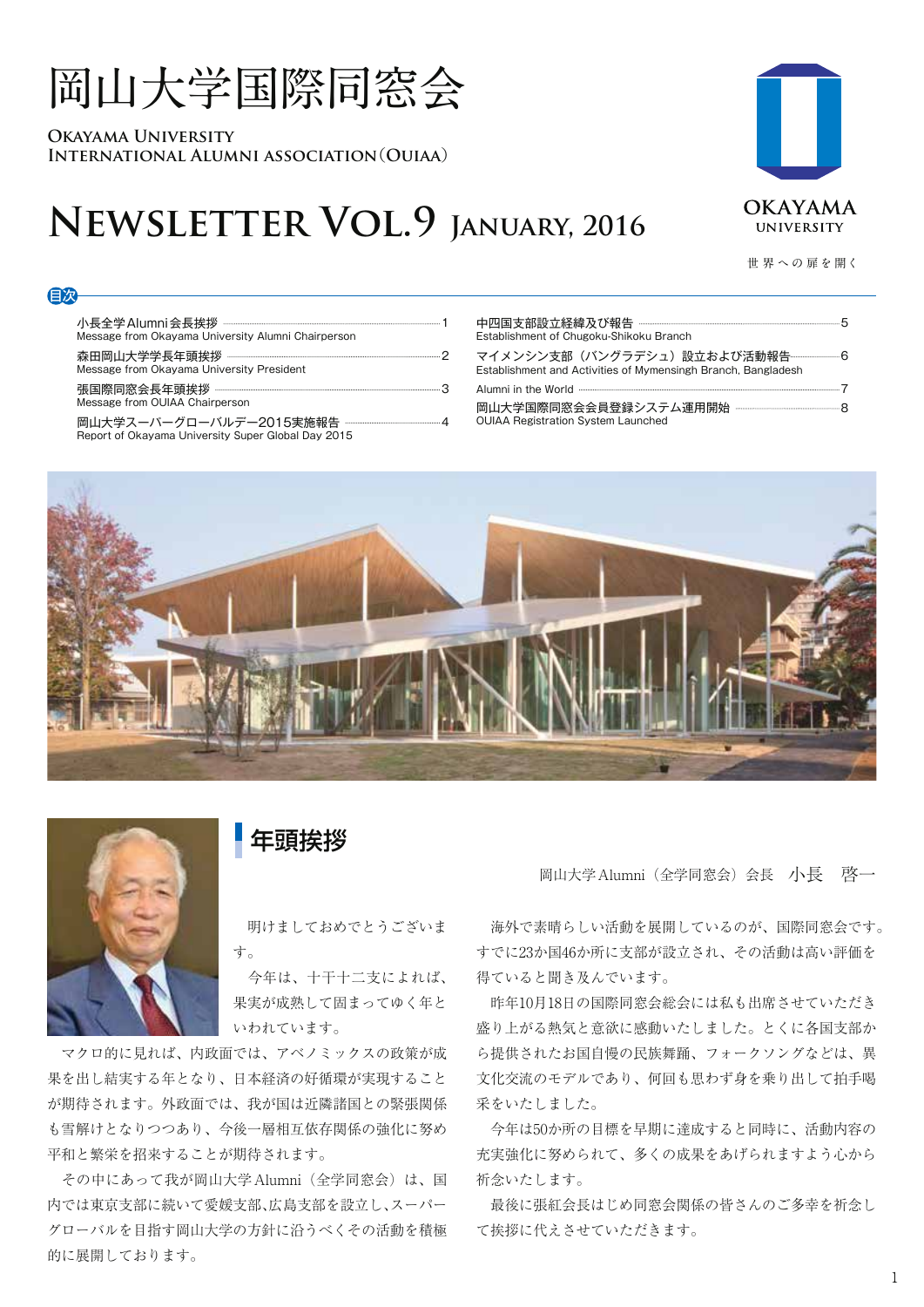### New Year's Message

Happy New Year to you all!

According to *jikkan junishi* (literally 10 stems and 12 branches, which refers to the Chinese zodiac symbols), 2016 is said to be a year in which fruits mature and harden.

Looking at the big picture, Japan's economy is expected to enter a virtuous cycle with results produced by Abenomics. As for foreign affairs, tension between Japan and its neighboring nations has started to ease. Japan is now expected to work harder to strengthen mutual relationships with them to bring peace and prosperity.

We, at the Okayama University Alumni, are actively engaged in its projects in line with the university's policy to become a "Top Global University," by establishing the Ehime and Hiroshima branches, following the Tokyo branch.

In overseas countries, the Okayama University International Alumni Association is promoting remarkable activities.

#### Keiichi Konaga, Chairperson of Okayama University Alumni

Having already set up 46 branches in 23 countries, I heard its achievements are highly appreciated. I attended the General Assembly of the Association held on October 18, 2015 and was very impressed by its energy and enthusiasm. In particular, I enjoyed traditional folk dances and songs performed by participants of branches in each country so much that I spontaneously leaned forward to applaud many times. I believe this is one of the true models of international cultural exchange.

On entering the new year, I sincerely hope that the Okayama University International Alumni Association achieves its original goal to establish a total of 50 branches around the world at an early point, as well as produce significant results by further improving its projects.

I would like to conclude my greetings by wishing all the best to Prof. Zhang Hong and to all of you who are associated with the alumni association.

## 年頭挨拶

 明けましておめでとうございます。岡山大学長の森田 潔で ございます。

 2016年の年頭にあたり、国内および世界中で活躍しておられ ます全学および国際Alumniの皆様に対しまして、新年のご挨 拶を申し上げます。

 私は、「美しい学都、岡山を創生:岡山大学に変化を」の"森 田ビジョン"を掲げさせていただき、今年で5回目の新年を迎 えました。この間、岡山大学は、世界に伍する総合大学として "臨床研究中核病院"の指定、"スーパーグローバル大学(SGU)"

### New Year's Message

#### Happy New Year!

As we start 2016, I would like to extend my New Year's greetings to the members of the Okayama University Alumni and the Okayama University International Alumni

#### 岡山大学長 森田 潔

の獲得、"橋渡し研究重点施設"認定など"研究力強化重点大学" の基盤固めを果たしてきました。

 特に、SGUに関する取り組みに関しましては、その数値目 標の達成に向け、努力を重ねていただいており、中でも、国際 同窓会支部は現在46カ所となり、留学生の支援、大学の宣伝、 共同研究の協力など既に実質的な効果を出していただいており ます。また、今後海外留学生2000人の受け入れのために、その 体制づくりをお願いしていくつもりですので、皆様のご支援を お願いし、年頭のご挨拶とさせていただきます。

### Kiyoshi Morita, President of Okayama University

Association, who play an active role in Japan and overseas.

This is my fifth new year since I declared the "Morita Vision," which is aimed to make a difference in Okayama University,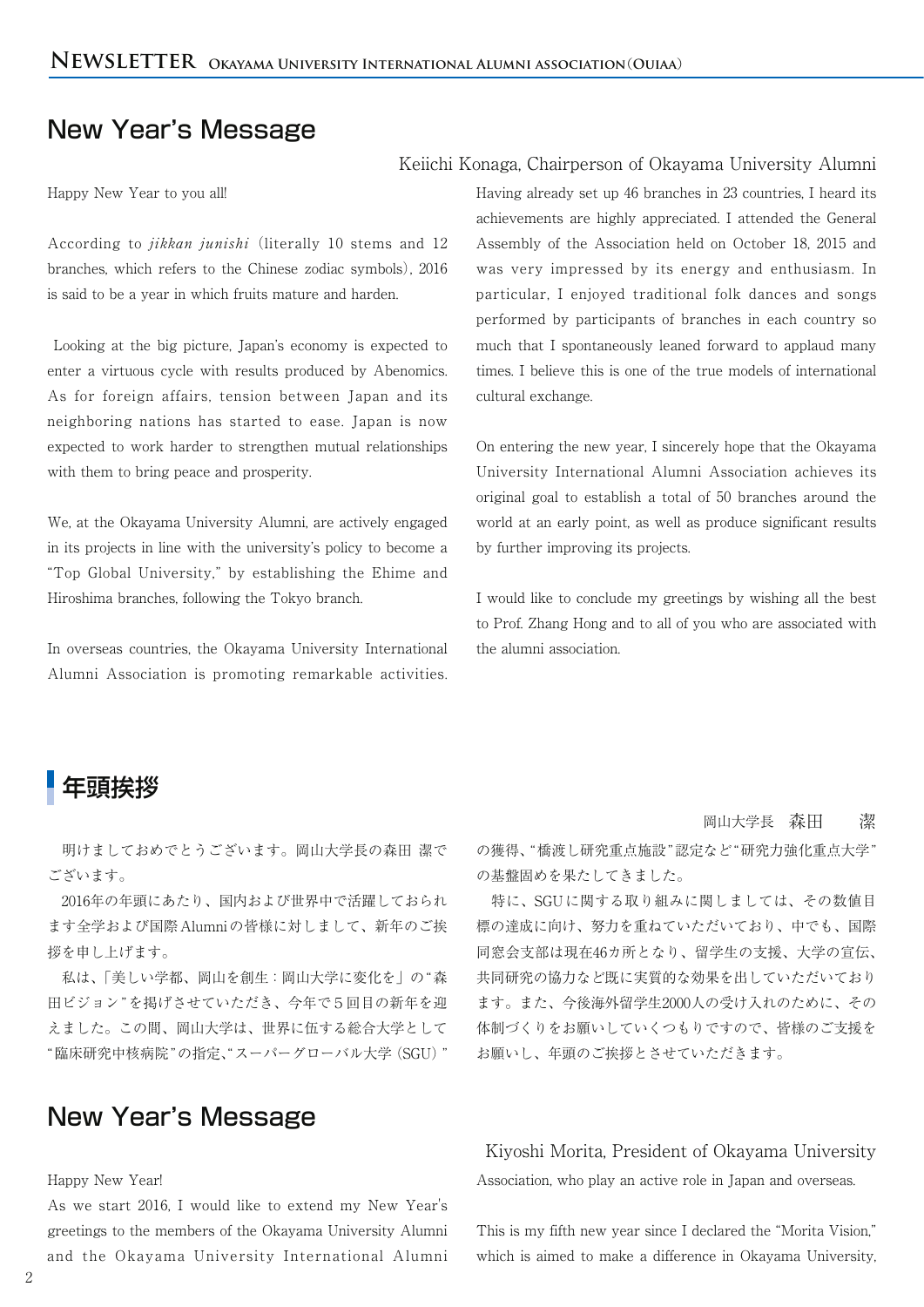to create a new Okayama as a beautiful academic capital. During these years, Okayama University has been working to strengthen its foundation as a university that focuses on enhancing its research ability to become a globally competitive institute, having been selected as a Core Clinical Research Center, a Super Global University(SGU), and a research site for the Translational Research Network Program.

In particular, members of the SGU project are making tireless efforts to achieve their numerical targets. To this end, 46 branches of the Okayama University International Alumni Association have been producing practical results by a variety of activities, such as supporting international students, promoting Okayama University, and assisting joint research projects. In the future, we plan to accept 2,000 international students. I would like to take this opportunity to ask for your kind support to establish a system to welcome more students from overseas.



カンボジア教育大臣 H.E. Mr. Hang Chuon Naron (右) との面談にて(2015.12.23) President Morita (left) H.E. Mr. Hang Chuon Naron, Minister of Education of Cambodia

### 年頭挨拶

新年明けましておめでとうございます。

岡山大学国際同窓会長の張紅でございます。

 世界各地域の同窓生におかれましては、良き新年をお迎えに なったこととご拝察申し上げます。引き続き本年もよろしくお 願い致します。

 さて、国際同窓会は岡山大学森田潔学長のご指導の下で、岡 山大学Alumni小長啓一会長他関係者のご協力を頂きながら、 全世界を対象に50か所の海外支部・拠点を設立するという方針 に沿って頑張ってまいりましたが、お蔭をもちまして、昨年末

#### 岡山大学国際同窓会長 張 紅

時点において、欧米やアジアの拠点および支部は合わせて46か 所となりました。既に設立された支部は、それぞれの地域で相 互の親睦活動にとどまらず、母校の宣伝活動や母国から優秀な 留学生を送ってくださることにも協力していただいております。 また、今年10月開催予定の第6回総会ではより多くの設立情報 や支部活動をご紹介出来るよう願っております。

 会員並びに関係者の皆様におかれましては今後とも国際同窓 会がより一層発展するよう温かいご支援をお願いいたします。

### New Year's Message

Zhang Hong, Chairperson of Okayama University International Alumni Association

Happy New Year. I hope all the alumni of Okayama University around the world had wonderful New Year holidays.

The Okayama University International Alumni Association has been working hard to achieve its goal to establish a total of 50 branches and offices around the world, under the direction of Prof. Kiyoshi Morita, the President of Okayama University, and in cooperation with Mr. Keiichi Konaga, the Chairperson of Okayama University Alumni, and other associated people. We have successfully opened a total of 46 branches and offices in Western and Asian countries as of the end of 2015.

These branch offices work not only to build mutual relationships in each local community, but also to promote Okayama University and to help in sending able students from their country. In the 6th General Assembly to be held in October 2016, I would like to give an update



国際同窓会総会にて 5<sup>th</sup> OUIAA General Assembly (2015.10.18)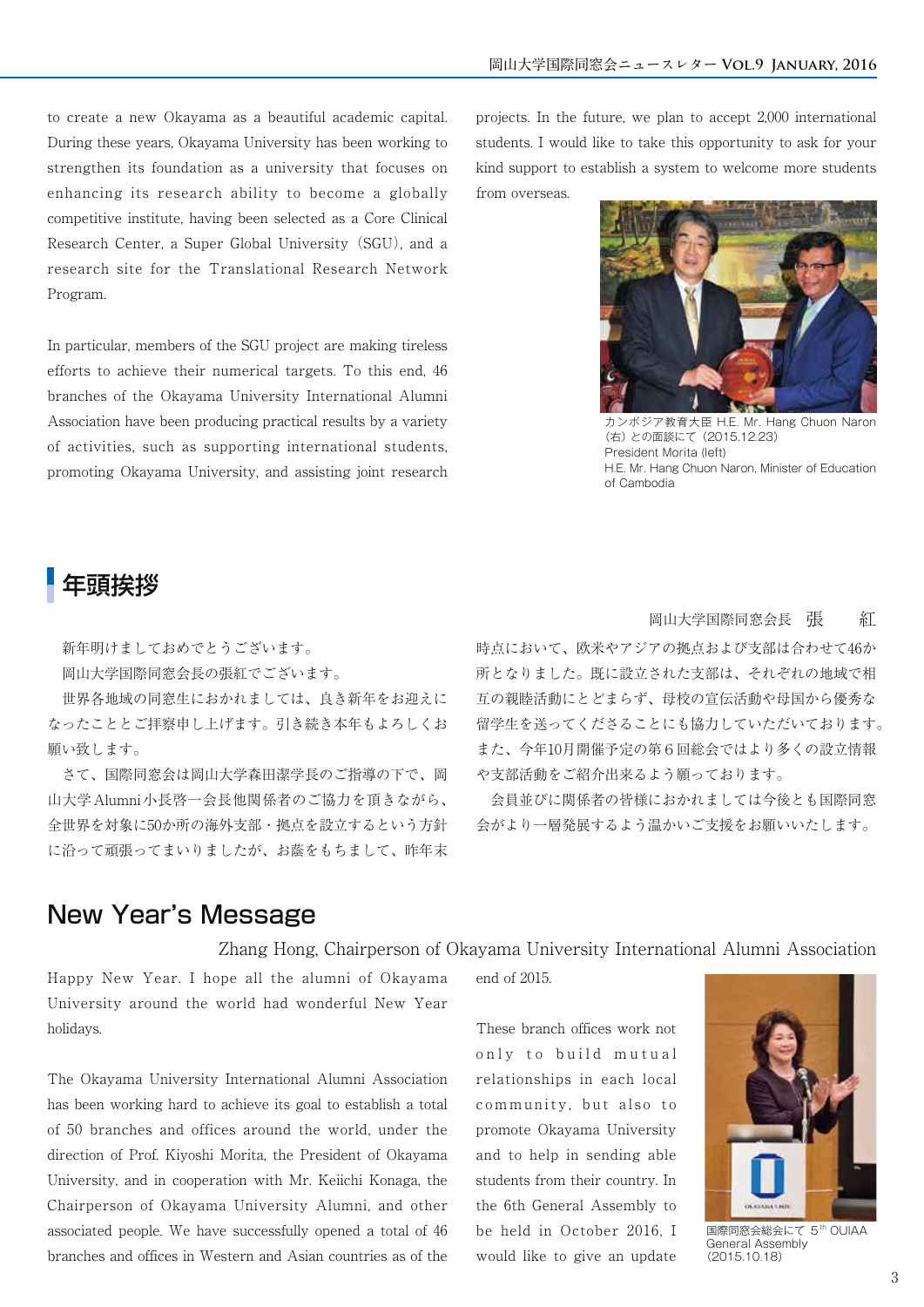on establishment of branch offices and introduce our activities in detail.

I appreciate your continued support for further development of the Okayama University International Alumni Association.

# ■岡山大学スーパーグローバルデー2015 実施報告

 2015年10月18日、本学のグローバル化・国際交流の推進を目 的とした新たな試み「岡山大学スーパーグローバルデー2015」 が開催されました。秋晴れの中、国際同窓会の支部代表者31名 (16か国)をはじめ、国内外から集まった400名を超える来場者 が交流を深めました。

当日は次のとおり3部構成で開催されました。

- ・第1部「国際同窓会総会」
- ・第2部「記念講演会」
	- · 村上憲郎氏(エナリス社長、元Google米国本社副社長)
	- ・福武總一郎氏(ベネッセホールディングス最高顧問)
- ・第3部「国際交流懇親会」

 岡山大学創立五十周年記念館において、国際同窓会の張紅会 長の開会挨拶で第1部「総会」が開幕、逢沢一郎衆議院議員、 伊東香織倉敷市長が来賓挨拶を行いました。張紅会長が国際同 窓会の活動を詳細に報告し、続いて森田学長が、2014年の総会 後に設立された支部に感謝状と認定証の贈呈を行いました。最 後に、参加者全員で記念写真の撮影を行い、総会は終了しまし た。

 第2部「記念講演会」は、村上氏、福武氏の講師二名を招聘 して開催。村上氏が「グローバル時代を生き抜く」、福武氏が「夢 は持たねば実現しない」との演題で、各々講演しました。トッ プマネジメント二人を招いての講演に在学生や一般聴講者も多 数出席し、積極的な質疑応答が行われました。

 記念館前では、国際同窓会支部や在学生によるポスター発表 も行われ、多数の来場者が同窓会支部ポスターの活発な活動状 況に見入っていました。

 岡山市内で開かれた懇親会(第3部)には、同窓生や大学関 係者のほか、大森雅夫岡山市長、宮地俊明岡山県副知事、佐藤 真治岡山県議会副議長はじめ多くの来賓が出席し、和やかに懇 談が行われました。留学生や同窓生によるパフォーマンスや、 山本洋子グローバル・パートナーズセンター長と張紅会長によ る合唱が披露されました。最後は出席者全員が「上を向いて歩 こう」を大合唱し、大いに盛り上がった後、荒木勝理事による 閉会の辞で幕を閉じました。

 2016年度のスーパーグローバルデーは、2016年10月22日(土) に開催します!

### Report on Okayama University Super Global Day 2015

A new initiative to push forward globalization of the university and its international exchange, "Okayama University Super Global Day(OUSGD)2015" was held on October 18, 2015. Under splendid fall skies, 31 branch representatives from 16 countries of the International Alumni Association and over 400 visitors from Japan and abroad gathered and deepened their ties.

The event consisted of three parts:

- ・Part 1: General Assembly of the International Alumni Association
- ・Part 2: Commemorative Speeches
- ・Mr. Norio Murakami(Chief Executive Officer, President and Representative Director at ENERES, Co., Ltd., and former Vice President of Google, Inc.)
- ・Mr. Soichiro Fukutake(Executive Advisor, Benesse Holdings, Inc.)
- ・Part 3: International Reception

With an opening address by Prof. Zhang Hong, Chairperson of the International Alumni Association, the General Assembly began at Okayama University's 50th Anniversary Hall. Mr. Ichiro Aisawa, a member of the House of Representatives, and Ms. Kaori Ito, Mayor of Kurashiki City, delivered congratulatory speeches. Chairperson Zhang Hong provided a detailed report on alumni activities, followed by President Morita presenting letters of appreciation and certificates to new branches established after the previous general assembly. The meeting ended with a commemorative photograph of all participants.

In the second part, Commemorative Speeches, two guest speakers gave lectures by Mr. Murakami and Mr. Fukutake. The lectures by the two top managers attracted many audience members, including students and the general public, leading to a lively discussion.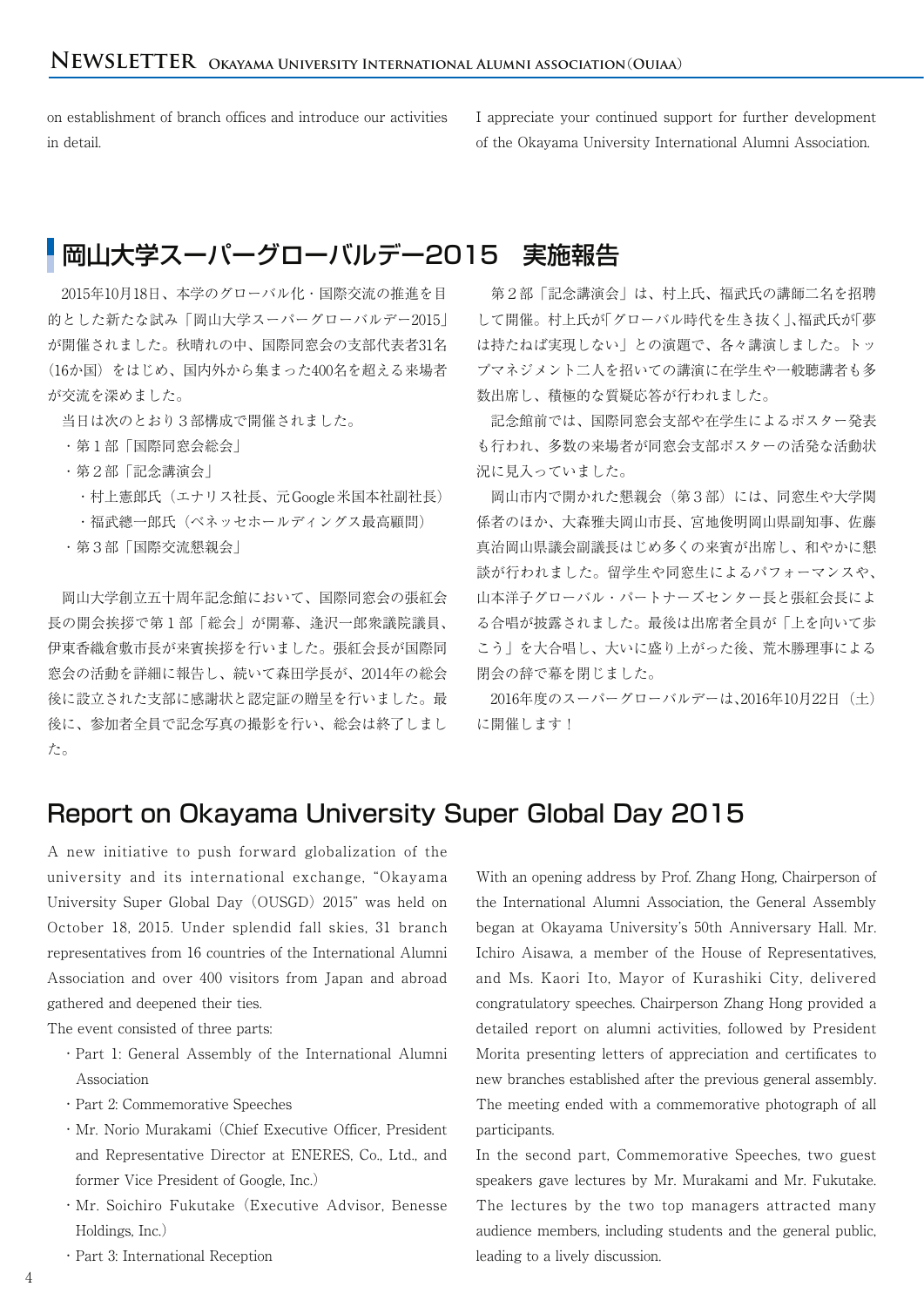In front of the anniversary hall, many visitors also enjoyed reading posters presented by alumni branches and students reporting on their activities.

The final part, the International Reception, was held at a hotel in Okayama City with alumni, university staff, Mayor Masao Omori of Okayama City, Vice-Governor Toshiaki Miyachi of Okayama Prefecture, Vice-Chairman Shinji Sato of the Okayama Prefectural Assembly, and many others. Various performances were presented including music, a fashion show, and dances by exchange students and alumni, as well as

singing by Prof. Yoko Yamamoto, Director of the Center for Global Partnerships and Education, and Chairperson Zhang Hong together. After enjoying the program, all participants sang "Sukiyaki" (Let's walk looking upward) in a huge chorus. The lively event closed with remarks by Prof. Masaru Araki, executive director and vice-president of Okayama University. The next OU Super Global Day will be held on Saturday, October 22, 2016!



# 中四国支部設立経緯及び近況報告

#### 国際同窓会中四国支部幹事会

 2011年に岡山大学国際同窓会が設立され、2016年までに50か 所の支部を世界中に設立する計画で、地元の中四国にもぜひ支 部を作ってほしいという要望がありました。

 それを受けて2015年8月30日、岡山大学国際交流会館におい て張紅会長が呼びかけ、27名の同窓生の参加で支部設立準備大 会が行われました。張建光氏が出席者の推薦で満場一致の賛成 を得て1期目の支部長として選出されました。張建光支部長は 副支部長に支洪濤氏、中島あゆみ氏、劉英姿氏、幹事が和田貞 子氏、云洪凌氏、尚徳強氏を任命し、幹事会を立ち上げ、支部 設立準備作業を着々と進めました。

 同年10月18日、母校の50周年記念館会議室で岡山大学国際同 窓会43番目の支部として中四国支部が発足しました。当日、来 賓6名と同窓生約80名が出席しました。設立大会において、幹

事会メンバーがそれぞれ自己紹介し、年度活動計画を紹介しま した。支部の顧問を小橋雅行氏、徐揚氏、姜波氏、甄立学氏、 田川氏、唐立超氏の6名に委嘱しました。

 11月14日、同窓生27名が参加して支部設立後一回目の親睦会 兼忘年会を開催しました。忘年会は大変賑やかとなり、会場は たくさんの笑顔と笑い声で溢れていました。

 これからも国籍・年齢を問わず、同窓生たちに声掛けを続け ながら、今後も懐かしい顔ぶれで親睦を深めることに努力しま す。

 以上が中四国支部設立の経緯及び近況報告です。最後に幹事 会メンバー全員の感想をご紹介し、報告の締めくくりとします。 尚徳:卒業してから、長い間に母校とのつながりがなかった、

中四国支部設立時、思わず 「ただいま」 と一言、胸が熱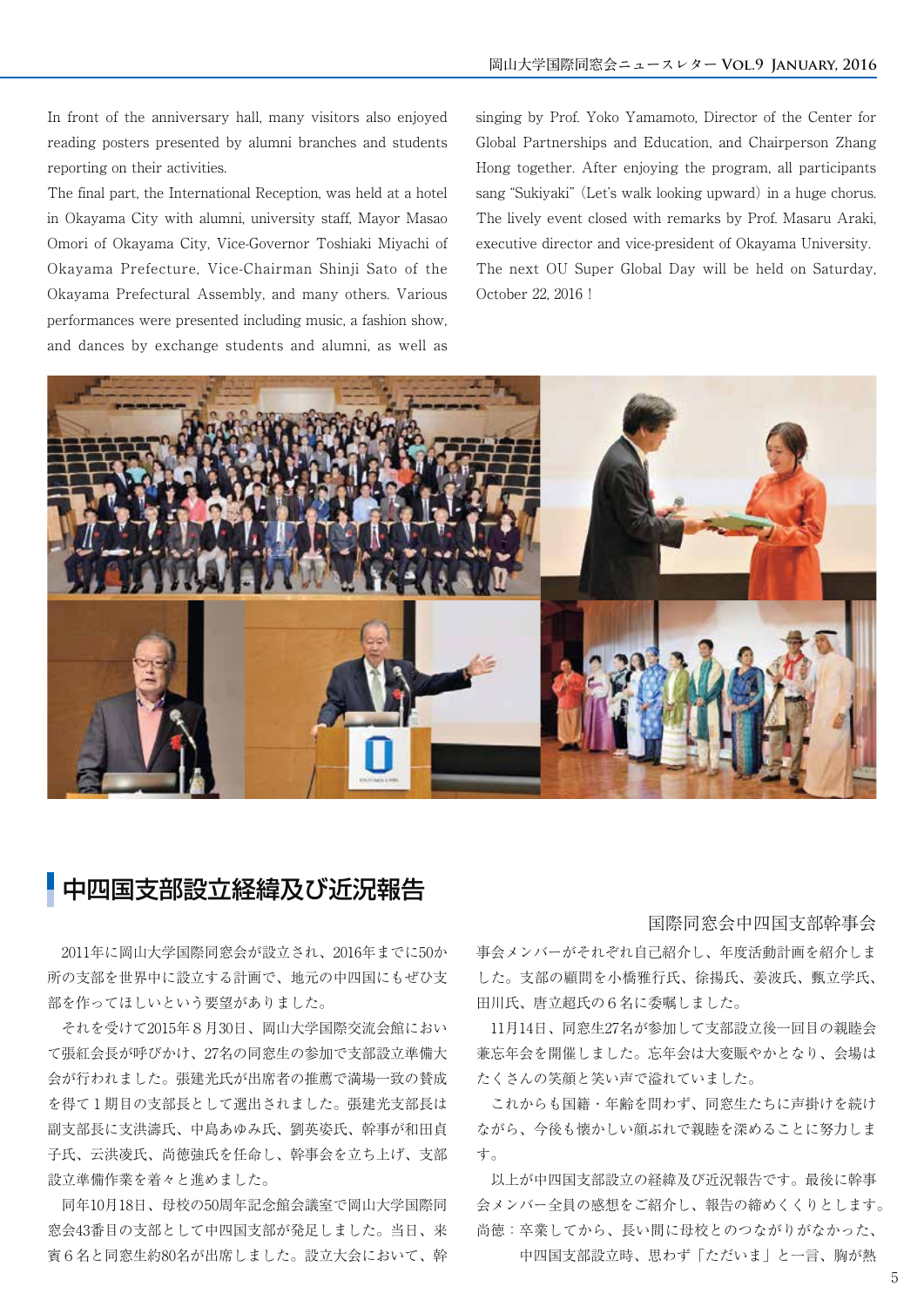くなった。わが母校の永遠のご発展を祈る。

云 :母校を愛する卒業生の一人として、母校の世界トップ大 学への邁進に貢献したい。

We make you better, you make us stronger.

- 和田:初めての親睦会で連絡体制が十分ではないことにも関わ らず、27名の同窓生が集まってくれた。大変賑やかな忘 年会となり、感激だった。
- 劉 :ずっと遠ざかっていた大学はまた身近になり、青春に戻っ た感じ!
- 中島:国籍・年齢を問わず、同窓生たちに声掛けを続けながら、 今後も懐かしい顔ぶれで親睦を深めることを大いに期待 する。
- 支 :皆さんと同じキャンパスで留学生の立場で学んでいたこ とを永遠の絆として大切にし、交流と親睦を深めていき たい。
- 張 :ここに名前を挙げていない多くの同窓生も中四国支部設 立のために黙々と力を尽くして協力してくれた。Thank you for you. See you again.



### Report on establishment of the Chugoku-Shikoku branch and recent activities

Following the call of Chairperson Zhang, 27 alumni participated in the preparatory meeting for opening a branch in the Chugoku and Shikoku regions, where Okayama University is located, on August 30, 2015. Mr. Zhang Jianguang was unanimously designated as the first branch director by the recommendation of the participants.

On October 18 of the same year, the Chugoku-Shikoku branch was opened as the 43rd branch of the Association at the Okayama University 50th Anniversary Hall. On that day, six

guests and some 80 alumni attended in the opening event, and each board member gave a self-introduction and introduced activity plans for the fiscal year. Board of the Chugoku-Shikoku branch

On November 14, 27 alumni participated in the year-end party after the establishment of the branch to get to know each other. The event was very enjoyable, filled with smiles and laughter. We will keep strengthen and broaden friendship with our alumni regardless of nationality and age.

# マイメンシン支部(バングラデシュ)設立および活動報告

 岡山大学国際同窓会マイメンシン支部(バングラデシュ)は、 2014年12月21日に設立されました。主賓としてバングラデシュ 農業大学(BAU)副学長の Md. Rafiqul Hoque 教授が出席、 BAUの各学部長も出席しました。岡山大学から村田芳行教授、 ザヒド・マハムド国際同窓会副会長、大学スタッフのリン氏が 出席し、村田教授がマイメンシン支部の設立を宣言。来賓や同 窓生など参加者全員が、夕食とバングラデシュ伝統の歌や踊り を楽しみました。マイメンシンは、バングラデシュで2か所目 の支部となります。(Photo1)

<支部の活動>

・マイメンシン支部とBAUの土壌科学部は、「岡山大学におけ る研究環境」と題してセミナーを共催しました。進行役は Mahmud Hossain土壌学部長で、同窓生や大学院生がセミ ナーに参加しました。(Photo 2)

マイメンシン支部長 アナムル・ホーク

・マイメンシン支部は、支部同窓生とその家族との交流プログ ラムを企画・実施しました。(Photo 3)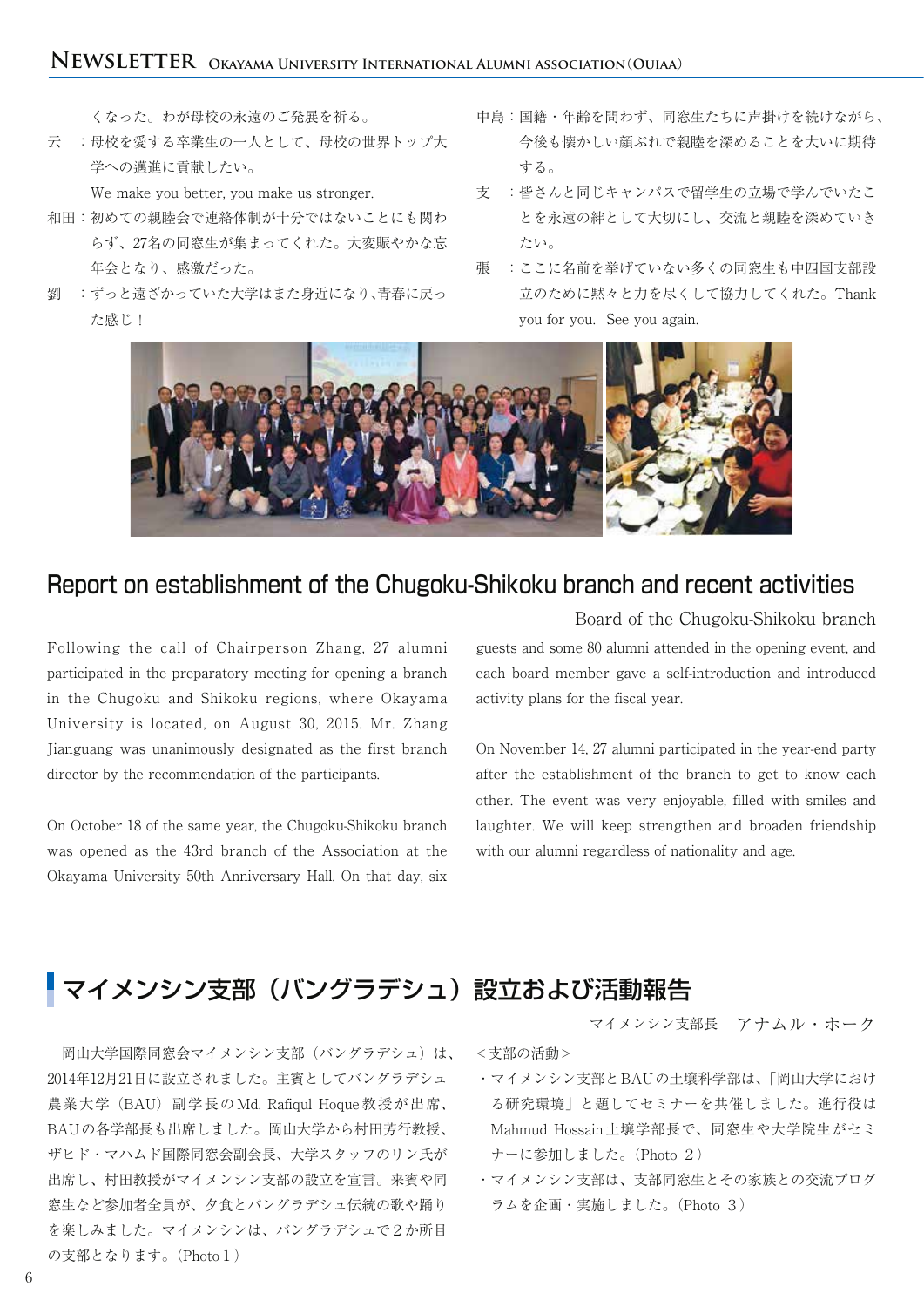

Photo1 Photo2 Photo3

### Establishment and Activities of Mymensingh branch, Bangladesh

Okayama University International Alumni Association Mymensingh branch in Bangladesh was established on 21 December, 2014. Professor Dr. Md. Rafiqul Hoque, Vice-Chancellor of Bangladesh Agricultural University (BAU) was present as Chief Guest. Professor Dr. Yoshiyuki Murata of Okayama University declared of the OUIAA Mymensingh branch. Deans of Different Faculties and Directors of BAU were present in the occasion. Dr. Zaheed Mahmood, Vice-President of OUIAA and Mr. Lin of Okayama University were present as Guest of Honor. All invited guests, alumni and participants enjoyed traditional Bangladeshi cultural program followed by Dinner. Mymensingh is the second

Dr. Md. Anamul Hoque, Director of Mymensingh branch

branch in Bangladesh.(Photo 1)

<Branch Activities>

- ・OUIAA Mymensingh branch and Department of Soil Science jointly organized Seminar on 'Opportunities of Higher Studies and Research at Okayama University.' Dr. Mahmud Hossain, Head of Department of Soil Science chaired over the session. Alumni and Master students were present in the seminar. (Photo  $2$ )
- ・OUIAA Mymensingh branch arranged a reunion program to enhance the relationship among alumni and family members. (Photo 3)

## Alumni in the World

#### ■岡山医科大学卒林迺惠医師に「台灣醫療典範獎」授与

 岡山医科大学を卒業された林迺惠医師は2015年11月12日、台 湾政府より「台灣醫療典範獎」を授与されました。圓山大飯店 での授与式では、馬英九総統より同賞が授与されました。

 林迺惠医師は「行醫72年」(医者人生72年)の功績がたたえ られ、北台湾においての眼科の第一人者であることも広く知ら されています。1948年に日本より帰国ののち、台湾大学付属病 院医師、台湾鉄道病院の眼科主任を経て、天津林眼科を開業さ れました。

 2014年、森田学長が台湾を訪問された際、林迺惠医師と久し ぶりに再会され、その喜びを語り合っていました。



林迺惠医師右より二番目、馬英九総統右より三番目 Dr. Lin Naihui (second from right) and Ma Ying-jeou, president of the Republic of China (third from right)

### Okayama Medical College graduate Dr. Lin Naihui awarded for medical contributions in Taiwan

On November 12, 2015, Dr. Lin Naihui, a graduate of Okayama Medical College, received an award by the Taiwanese government in honor of his accomplishments and dedication

to medical care in Taiwan. At the award ceremony held at the Grand Hotel Taipei, he was presented with the award by Ma Ying-jeou, president of the Republic of China.